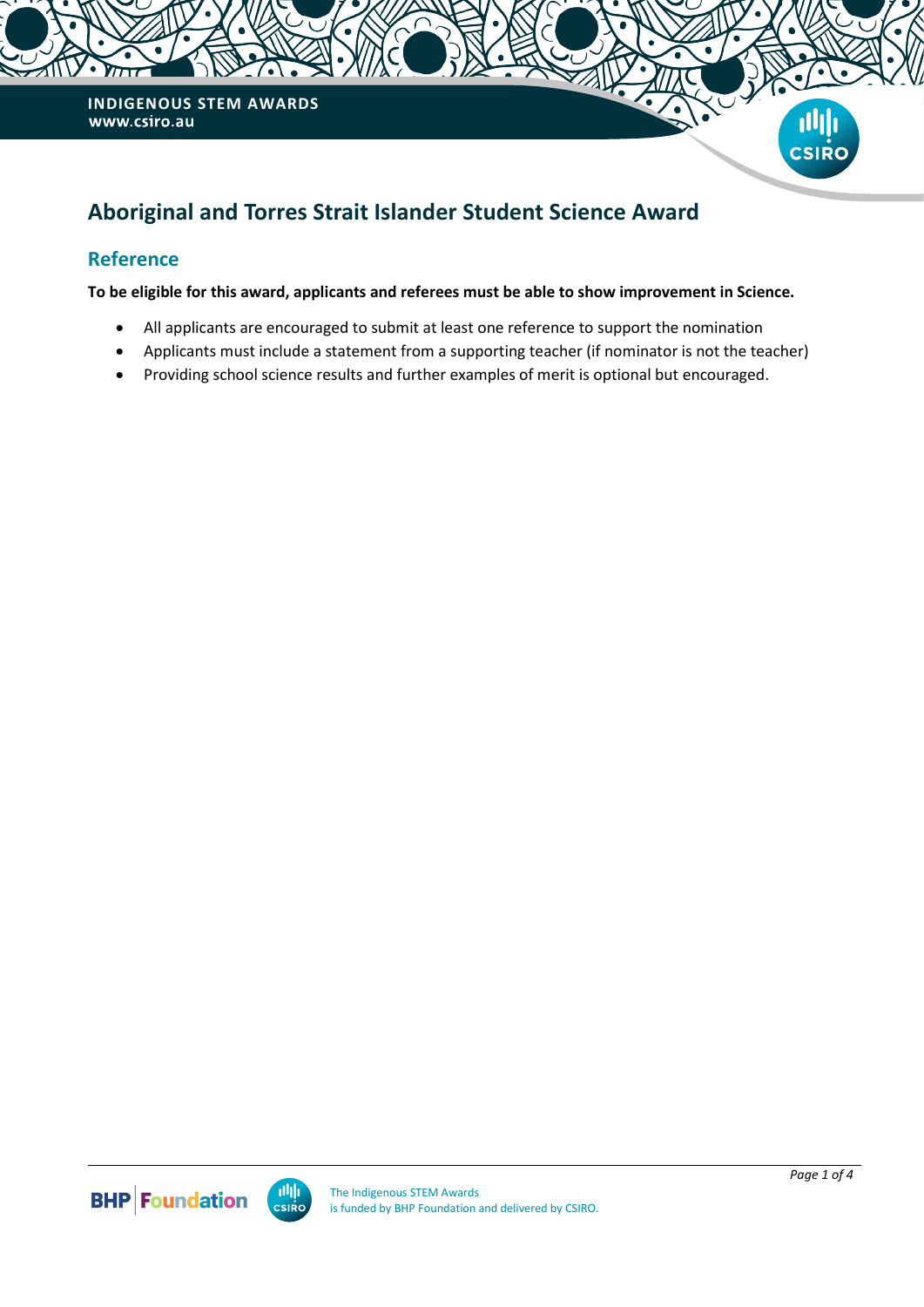## **Reference Privacy Statement**

#### *Use of personal and sensitive information provided by the referee*

Your personal information is protected by the *Privacy Act 1988* (Cth) and CSIRO will handle your personal information in accordance with this Act.

CSIRO is collecting your personal information, including your name, contact details and any responses to questions you provide as a referee of an applicant for the Indigenous STEM Awards.

CSIRO will also collect your personal and sensitive information from your profile photo, any video responses and school report/results for this purpose.

CSIRO will treat all personal information collected as part of your support for the applicant in accordance with [CSIRO Privacy Policy,](https://www.csiro.au/en/About/Access-to-information/Privacy) and use it specifically in relation to the Indigenous STEM Awards program.

The [CSIRO Privacy Policy](https://www.csiro.au/en/About/Access-to-information/Privacy) available at [https://www.csiro.au/en/About/Access-to-](https://www.csiro.au/en/About/Access-to-information/Privacy)

[information/Privacy](https://www.csiro.au/en/About/Access-to-information/Privacy) outlines how your personal information will be handled, including details about how you can seek access or correction of the personal information we hold about you and how you can complain about a breach of the APPs and how CSIRO will deal with the complaint. If you require further information on how your personal information will be handled, please contact [privacy@csiro.au.](mailto:privacy@csiro.au)

### **Do you consent to the collection and use of your personal information as set out in this privacy statement?**

| Y<br>es |  |
|---------|--|
| N٥      |  |

# **Referee Details**

|  | Email: No. 2006. Email: No. 2006. All and Support of the United States and Support of the United States and Support of the United States and Support of the United States and Support of the United States and Support of the |
|--|-------------------------------------------------------------------------------------------------------------------------------------------------------------------------------------------------------------------------------|
|  | State: ________________                                                                                                                                                                                                       |
|  | Postcode: <u>_________</u>                                                                                                                                                                                                    |
|  |                                                                                                                                                                                                                               |



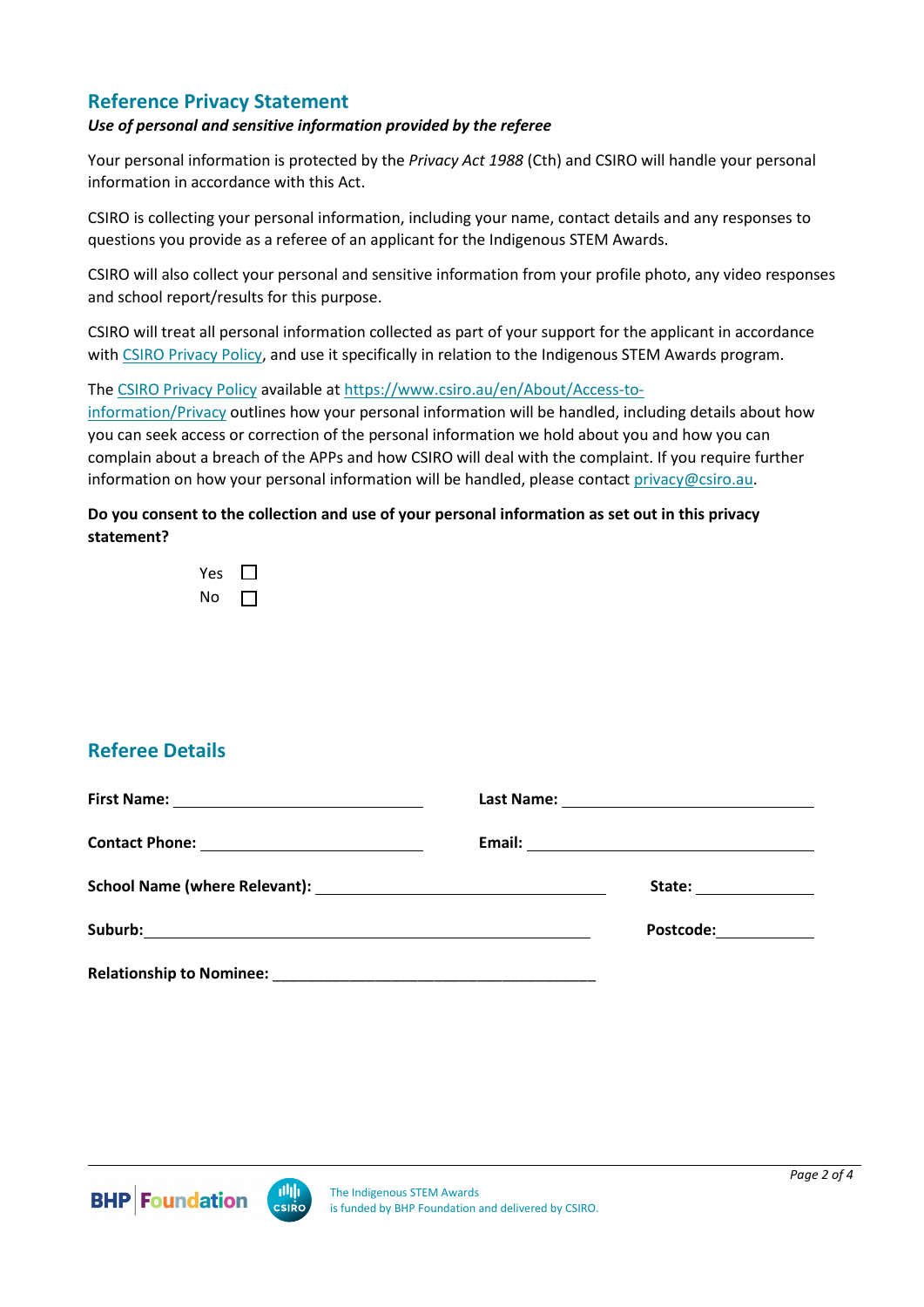### **Response**

#### **1. Please describe the improvement and/or increased engagement you have seen from the applicant.**

*(e.g. level of engagement in classroom inquiry activities, improvement in science and/or science related electives, helps other students, asks questions, initiates inquiries activities independently, enthusiasm/performance in science has led to improved performance in other subjects etc.)*

Click here to enter text **up to** 550 words.